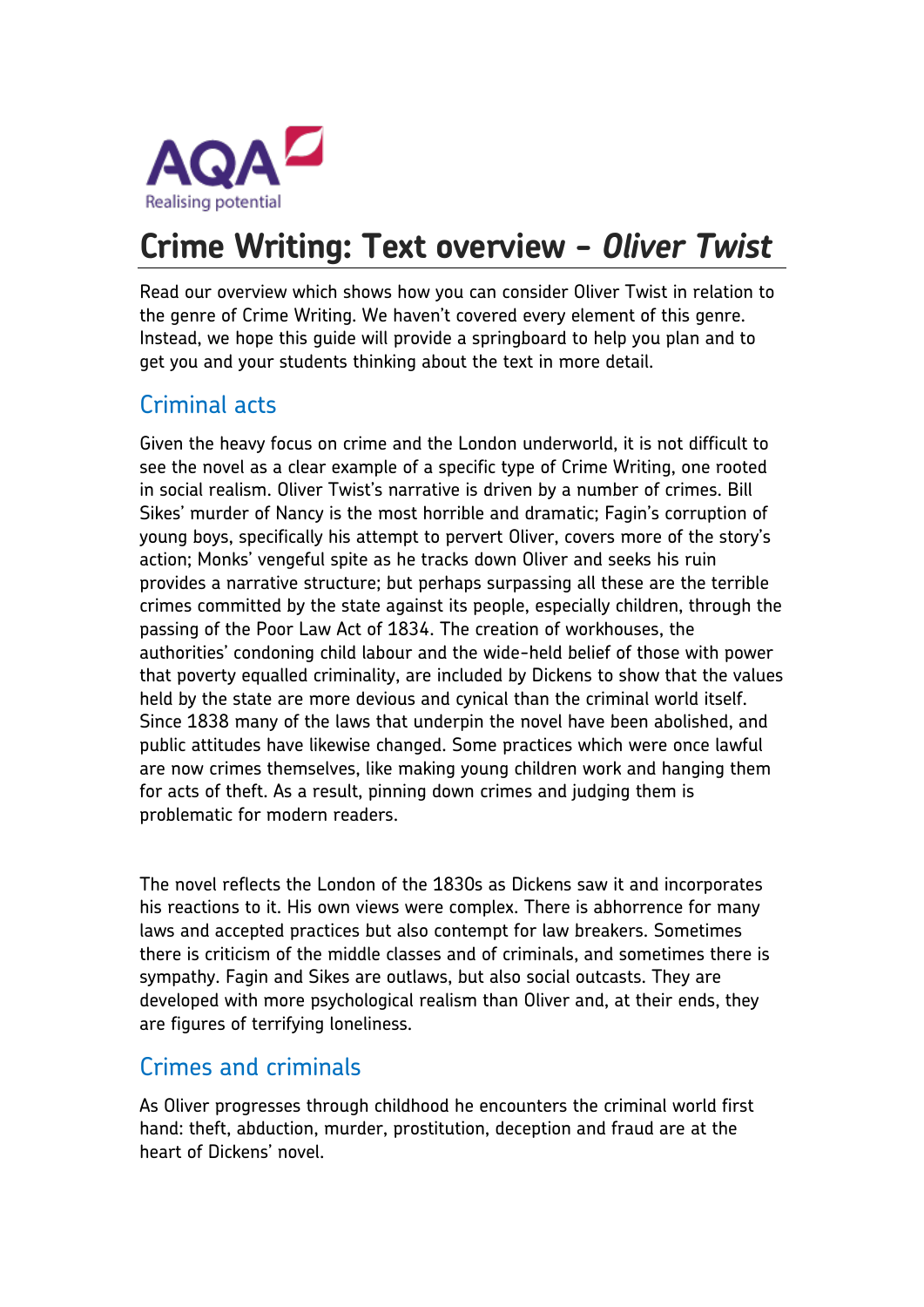Thieving is the profession of Fagin's gang and his empire depends on children of poverty being recruited as pickpockets. Stealing leads to some of the children being hanged.

Whereas modern readers are likely to be horrified at the practice of abducting children, Fagin and his adult gang think that this is their right, and the authorities seem to turn a blind eye to it. Some children are lured into Fagin's den and this is certainly the case when Oliver first goes, persuaded by the Artful Dodger that he will be given a home. When Oliver escapes from Fagin, he is forcibly kidnapped from Mr Brownlow's and returned to the den. Oliver is also an unwilling accomplice in Sikes' robbery and, when he is shot, his abductors show little compassion. The most violent and terrible crime is the brutal murder of Nancy by a raging Sikes who accuses her of betrayal. The incident is charged with emotional intensity. Sikes beats his pistol on the upturned face of Nancy until she "staggered and fell; nearly blinded with the blood that rained down from a deep gash in her forehead" and then as she attempts to pray "he seized a heavy club and struck her down".

Dickens mainly makes his criminals detestable. He is censorious of their behaviour, their lifestyle and seemingly their poverty. In some ways he validates prevailing 19th century attitudes regarding the lives of the poor, supporting the views that led to the Poor Law. At times the novel seems to support the belief that the population needed checking because, rather than working, people would prefer a dissolute life and claim parish relief. Dickens' criminals are made to look horrible, as if God is displeased with them. He paints them as being deformed and wretched and their lives as squalid and miserable. They skulk "uneasily through the dirtiest paths of life, with the great black ghastly gallows closing up their prospect..." In creating his characters, Dickens establishes a link between their immorality and their physical repulsiveness. Fagin, for example, is reptilian and "villainous looking".

Fagin is the chief criminal, a manipulative and intellectual kind of villain, feeding off others. He preys on children, whom he brutally trains to pick pockets. He does not care if they are caught and hanged so long as they do not "peach" on him. Although the children are given a home of sorts, they have to deliver the proceeds of their filching to him.

Sikes is a more terrible and terrifying villain, trumping Fagin's evil; he is a violent, brutal robber, inspiring terror in most who come across him. His murder of Nancy is vicious, an act of vengeance and anger.

Monks is another villain who exhibits a festering kind of evil which works below the surface; he is manipulative and malignant. Unlike other criminals in Fagin's camp, he is not poor. However, although he inspires some terror and mystery when he first enters the novel, he becomes little more than a plot mechanism, seeking to destroy his half-brother Oliver out of spite.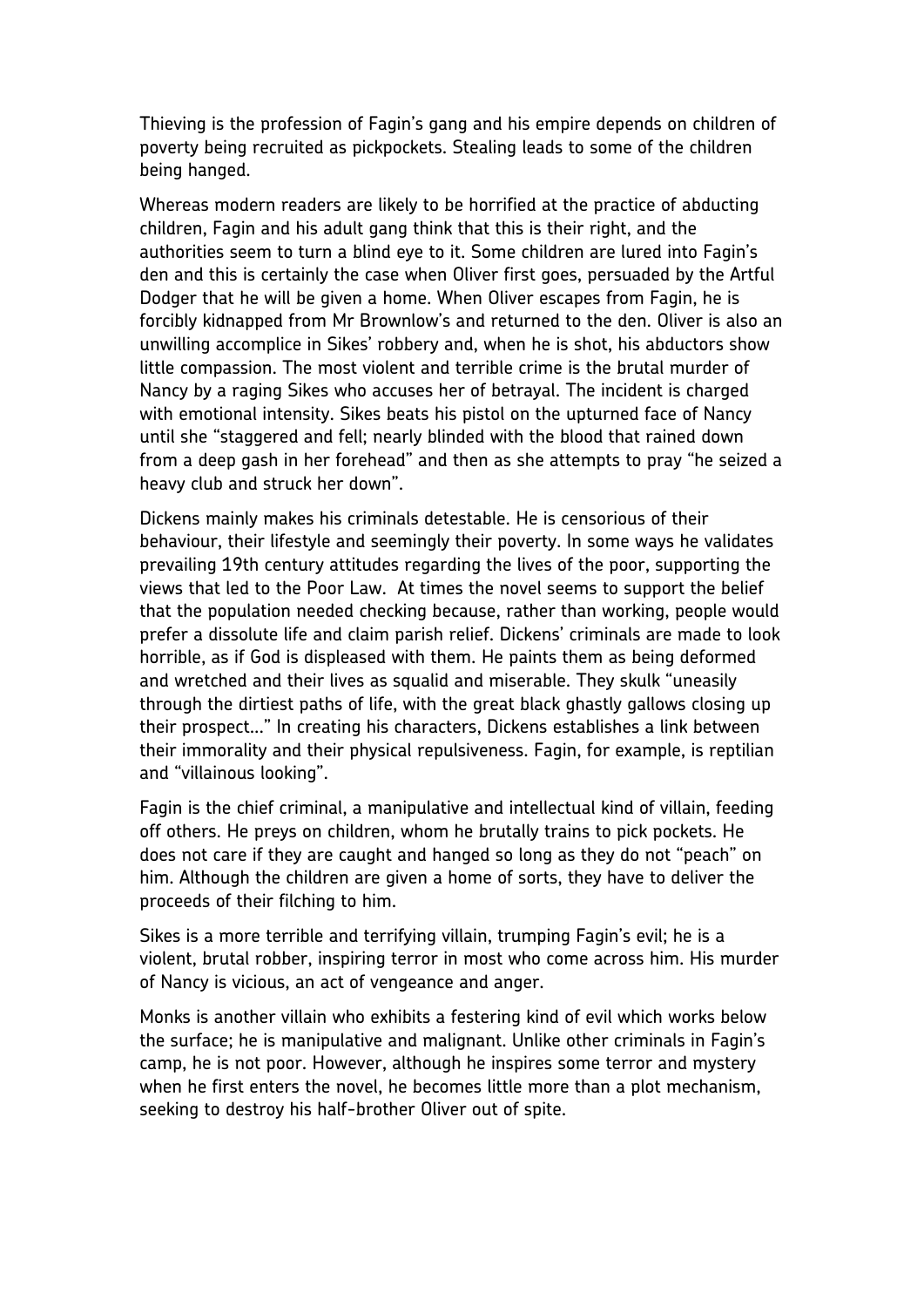The Artful Dodger is a cunning worldly-wise thief, who sees himself as a professional man, wanting to rise in the world. The 'dodger', despite being drawn with some affection, is self-seeking and full of guile.

### Victims

Oliver is the novel's insipid victim and literary hero. He is a victim of the official world which first abuses him and, after his escape, he becomes a victim of Fagin's villainy, Sikes' cruelty and Monks' vindictiveness. However Oliver also breaks laws: he assists Sikes, albeit unwillingly, in the house robbery because he is small and can get through windows. Even earlier, when he runs away from the workhouse, he breaks the law by being on the road with no money (the 1824 vagrancy act criminalised begging and sleeping outdoors without means of support). Yet he is no true criminal and Dickens makes his face attractive to signify his innocence.

Nancy is a law breaker in that she supports Fagin and Sikes in acts of robbery. She is also a prostitute, though her prostitution is only alluded to. However, she is also a victim, immersed into Fagin's world from the age of five and ultimately beaten to death by her brutal lover, Sikes. Nancy's representation in the novel as primarily being a victim is secured by her sacrificing her life to keep Oliver away from a world she cannot leave. She also breathes 'one prayer of mercy to her Maker' as she dies.

## **Settings**

Dickens creates very clear place and time settings in Oliver Twist: the streets of 1830s London are specifically named, there is the workhouse, Fagin's den, the three Cripples and Newgate prison. These dark and dangerous settings are contrasted with the middle-class residences of Brownlow and Mrs Maylie and are an important element of the crime writing genre.

# Police/law enforcers

There is a police force of sorts operating in the world of Oliver Twist, but Dickens does not place police constables in the foreground. The work of detection and arresting criminals is carried out by individual citizens like Brownlow (who tracks down Monks and interrogates him), and by mobs; though police assistance is in the background should it be needed. When it is thought Oliver has stolen Brownlow's handkerchief, the crowd shout "Stop thief" and they hound him with "a passion for hunting". Later a dehumanised mob pursues Sikes, in a state of frenzy and fury.

# Criminal trials and punishment

In Oliver Twist, punishment is meted out on criminals to serve Dickens' moral purpose. The apparatus of the law abounds: courts of law, magistrates and court officials, prisons and executions.